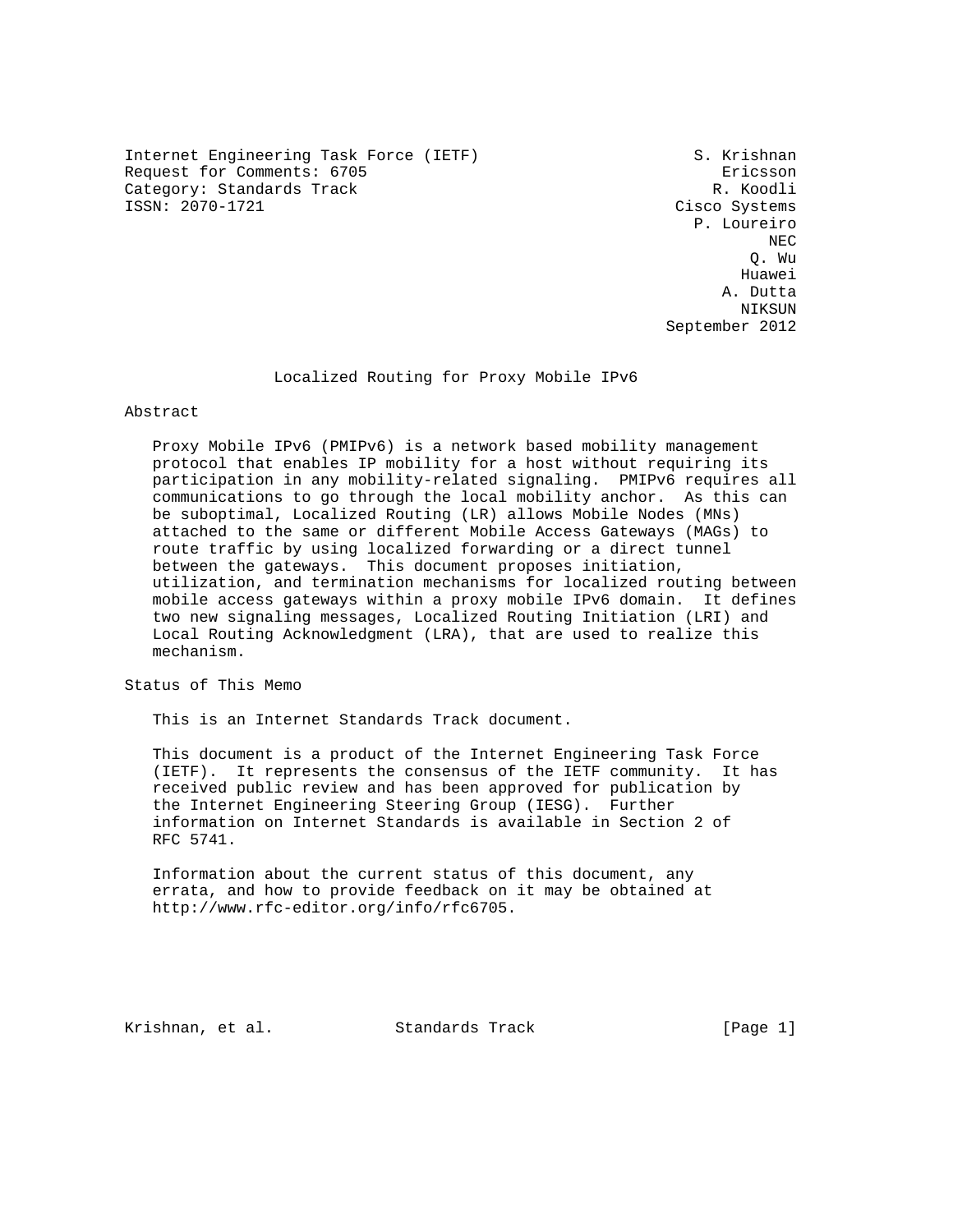# Copyright Notice

 Copyright (c) 2012 IETF Trust and the persons identified as the document authors. All rights reserved.

 This document is subject to BCP 78 and the IETF Trust's Legal Provisions Relating to IETF Documents

 (http://trustee.ietf.org/license-info) in effect on the date of publication of this document. Please review these documents carefully, as they describe your rights and restrictions with respect to this document. Code Components extracted from this document must include Simplified BSD License text as described in Section 4.e of the Trust Legal Provisions and are provided without warranty as described in the Simplified BSD License.

## Table of Contents

|  | 5. Scenario All: Two MNs Attached to the Same MAG and LMA 4 |
|--|-------------------------------------------------------------|
|  |                                                             |
|  | 6. Scenario A21: Two MNs Attached to Different MAGs but the |
|  |                                                             |
|  |                                                             |
|  |                                                             |
|  | 7. Scenario A12: Two MNs Attached to the Same MAG with      |
|  |                                                             |
|  |                                                             |
|  | 8. Scenario A22: Two MNs Attached to Different MAGs with    |
|  |                                                             |
|  |                                                             |
|  |                                                             |
|  | 10.1. Localized Routing Initiation (LRI) 14                 |
|  | 10.2. Localized Routing Acknowledgment (LRA) 15             |
|  |                                                             |
|  |                                                             |
|  |                                                             |
|  |                                                             |
|  |                                                             |
|  |                                                             |
|  |                                                             |
|  |                                                             |
|  |                                                             |
|  |                                                             |

Krishnan, et al. Standards Track [Page 2]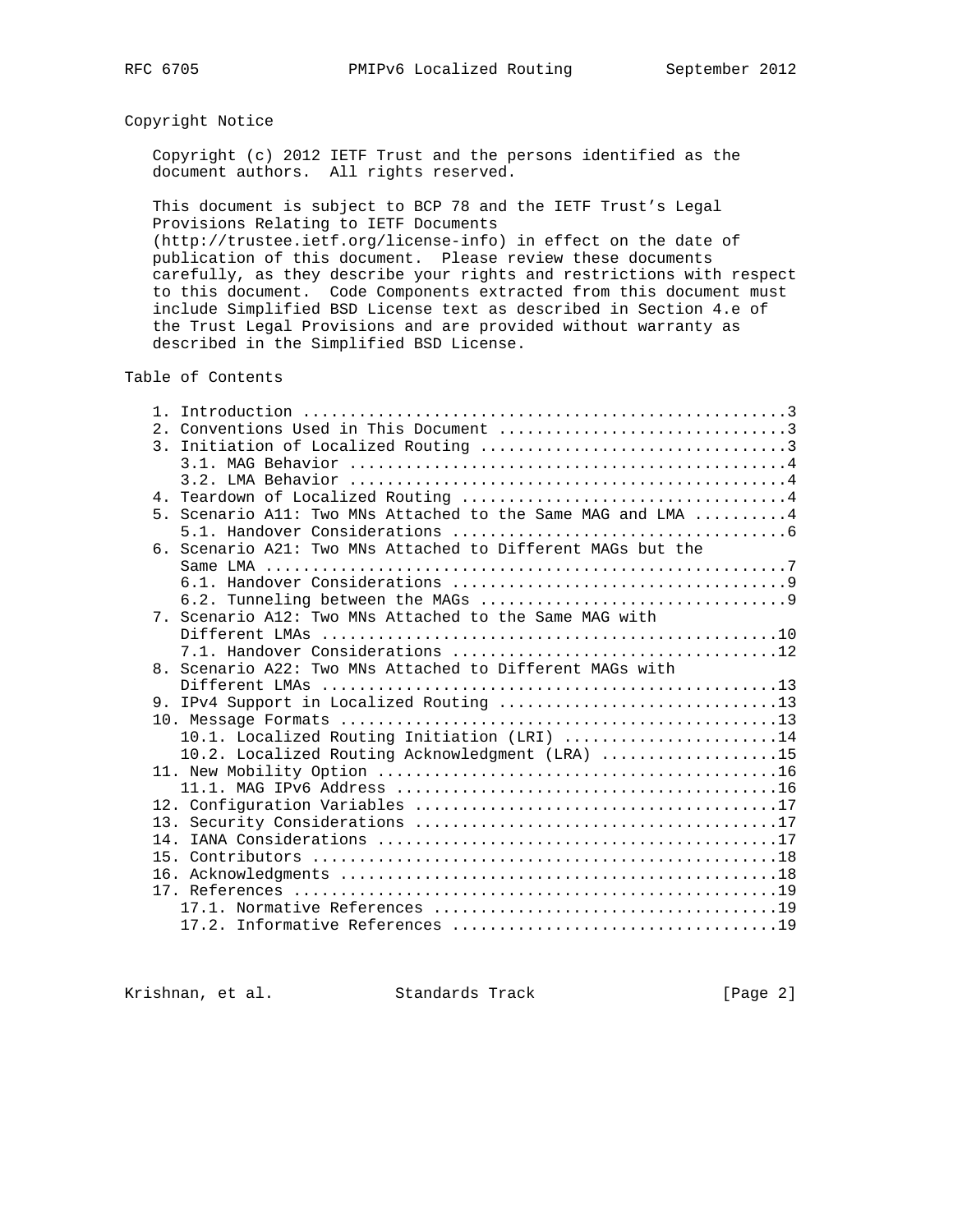## 1. Introduction

 Proxy Mobile IPv6 [RFC5213] describes the protocol operations to maintain reachability and session persistence for a Mobile Node (MN) without the explicit participation from the MN in signaling operations at the Internet Protocol (IP) layer. In order to facilitate such network-based mobility, the PMIPv6 protocol defines a Mobile Access Gateway (MAG), which acts as a proxy for the Mobile IPv6 [RFC6275] signaling, and the Local Mobility Anchor (LMA), which acts similar to a Home Agent. The LMA and the MAG establish a bidirectional tunnel for forwarding all data traffic belonging to the Mobile Nodes. In the case where both endpoints are located in the same PMIPv6 domain, this can be suboptimal and result in increased delay and congestion in the network. Moreover, it increases transport costs and traffic load at the LMA.

 To overcome these issues, localized routing can be used to allow nodes attached to the same or different MAGs to directly exchange traffic by using localized forwarding or a direct tunnel between the gateways. [RFC6279] defines the problem statement for PMIPv6 localized routing. This document describes a solution for PMIPv6 localized routing between two MNs in the same PMIPv6 domain. The protocol specified here assumes that each MN is attached to a MAG and that each MN's MAG has established a binding for the attached MN at its selected LMA according to [RFC5213]. The protocol builds on the scenarios defined in [RFC6279].

2. Conventions Used in This Document

 The key words "MUST", "MUST NOT", "REQUIRED", "SHALL", "SHALL NOT", "SHOULD", "SHOULD NOT", "RECOMMENDED", "MAY", and "OPTIONAL" in this document are to be interpreted as described in [RFC2119].

 This document also uses the terminology defined in Section 2 of [RFC6279].

3. Initiation of Localized Routing

 Since the traffic to be localized passes through both the LMA and the MAGs, it is possible, at least in some scenarios, for either of them to initiate Localized Routing (LR). In order to eliminate ambiguity, the protocol described in this document selects the initiator of LR based on the rules below.

Krishnan, et al. Standards Track [Page 3]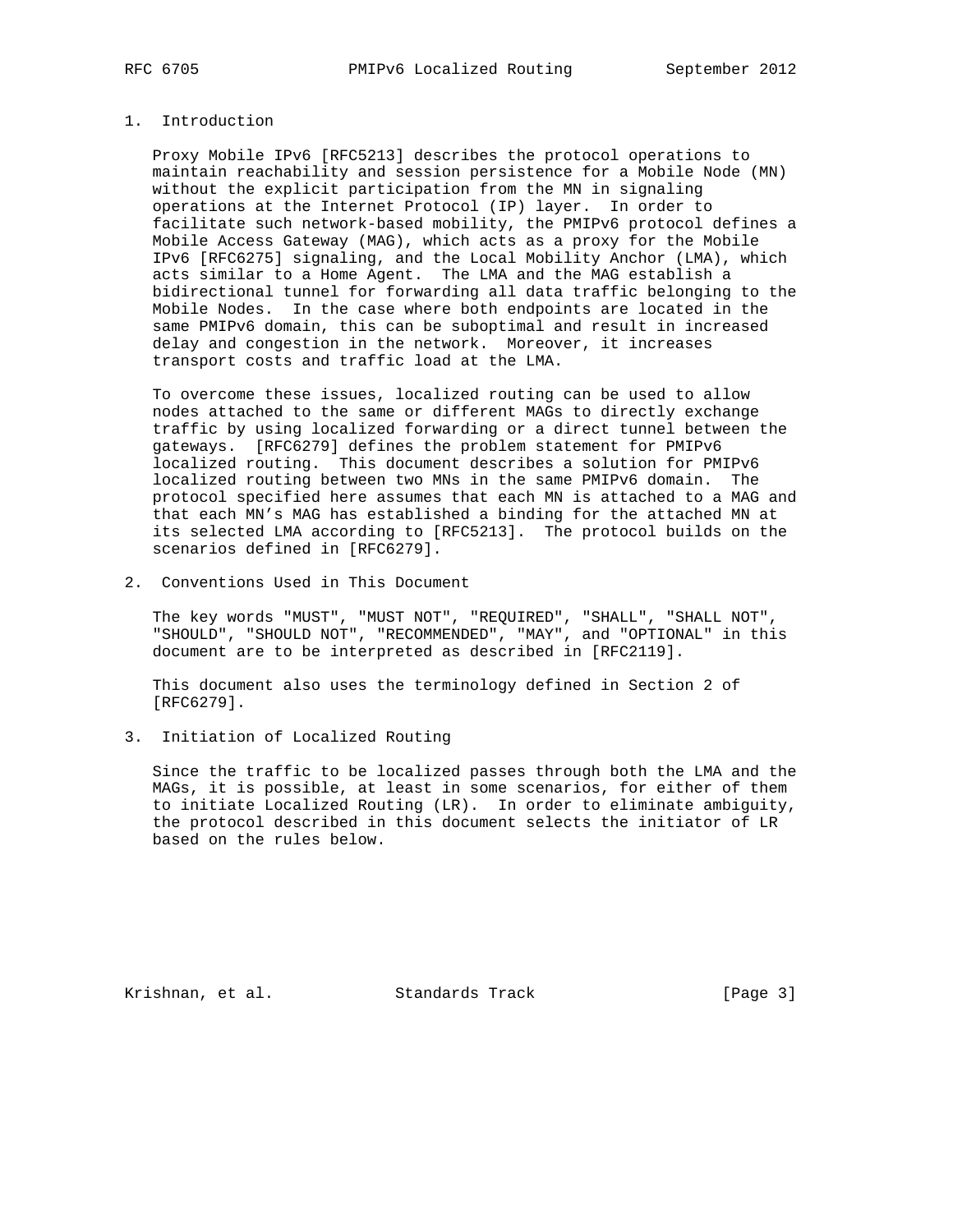## 3.1. MAG Behavior

 The MAG MUST initiate LR if both of the communicating MNs are attached to it and the MNs are anchored at different LMAs. The MAG MUST NOT initiate LR in any other case.

#### 3.2. LMA Behavior

 The LMA MUST initiate LR if both of the communicating MNs are anchored to it. The LMA MUST NOT initiate LR in any other case.

4. Teardown of Localized Routing

 The use of localized routing is not persistent. Localized routing has a defined lifetime as specified by the initiator; upon expiry, the forwarding MUST revert to using bidirectional tunneling. When localized routing ceases, the corresponding Localized Routing Entries (LREs) MUST be removed.

 If the initiator of LR wishes to terminate localized routing before the expiry of the lifetime specified in the LRI message, it MUST do so by sending a new LRI message with the lifetime set to zero.

5. Scenario A11: Two MNs Attached to the Same MAG and LMA

 In this scenario, the two Mobile Nodes involved in communication are attached to a single MAG and both are anchored at the same LMA as shown in Figure 1.



Figure 1

Krishnan, et al. Standards Track [Page 4]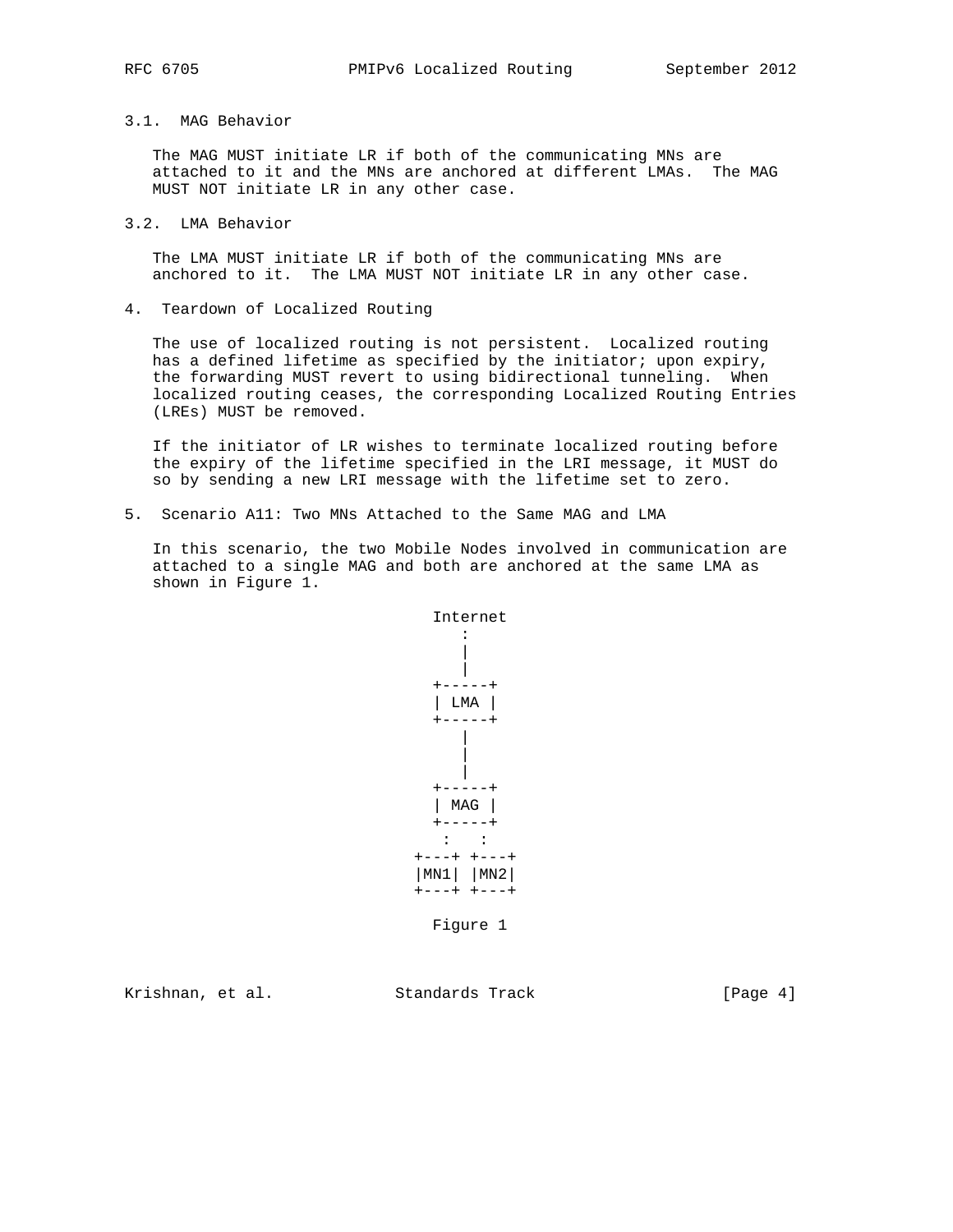The LMA initiates a localized routing session by detecting traffic between two MNs attached to the same MAG. The exact traffic identification mechanism is not specified in this document and is left open for implementations and specific deployments. An example trigger could be that an application-layer signaling entity detects the possibility of localized routing and notifies the LMA about the two endpoints, and the LMA determines that the two endpoints are attached to the same MAG. Such a trigger mechanism offers localized routing at the granularity of an individual application session, providing flexibility in usage. It is also possible that one of the mobility entities (LMA or MAG) could decide to initiate localized routing based on configured policy. Please note that a MAG implementing the protocol specified in this document will not dynamically initiate LR in the same LMA case (i.e., by sending an LRI), but can statically initiate LR based on the EnableMAGLocalRouting configuration variable specified in [RFC5213].



 Opt1: MN1-ID,MN1-HNP,MN2-ID,MN2-HNP Opt2: U=0,MN1-ID,MN1-HNP,MN2-ID,MN2-HNP

where U is the flag defined in Section 10.2.

Figure 2

Krishnan, et al. Standards Track [Page 5]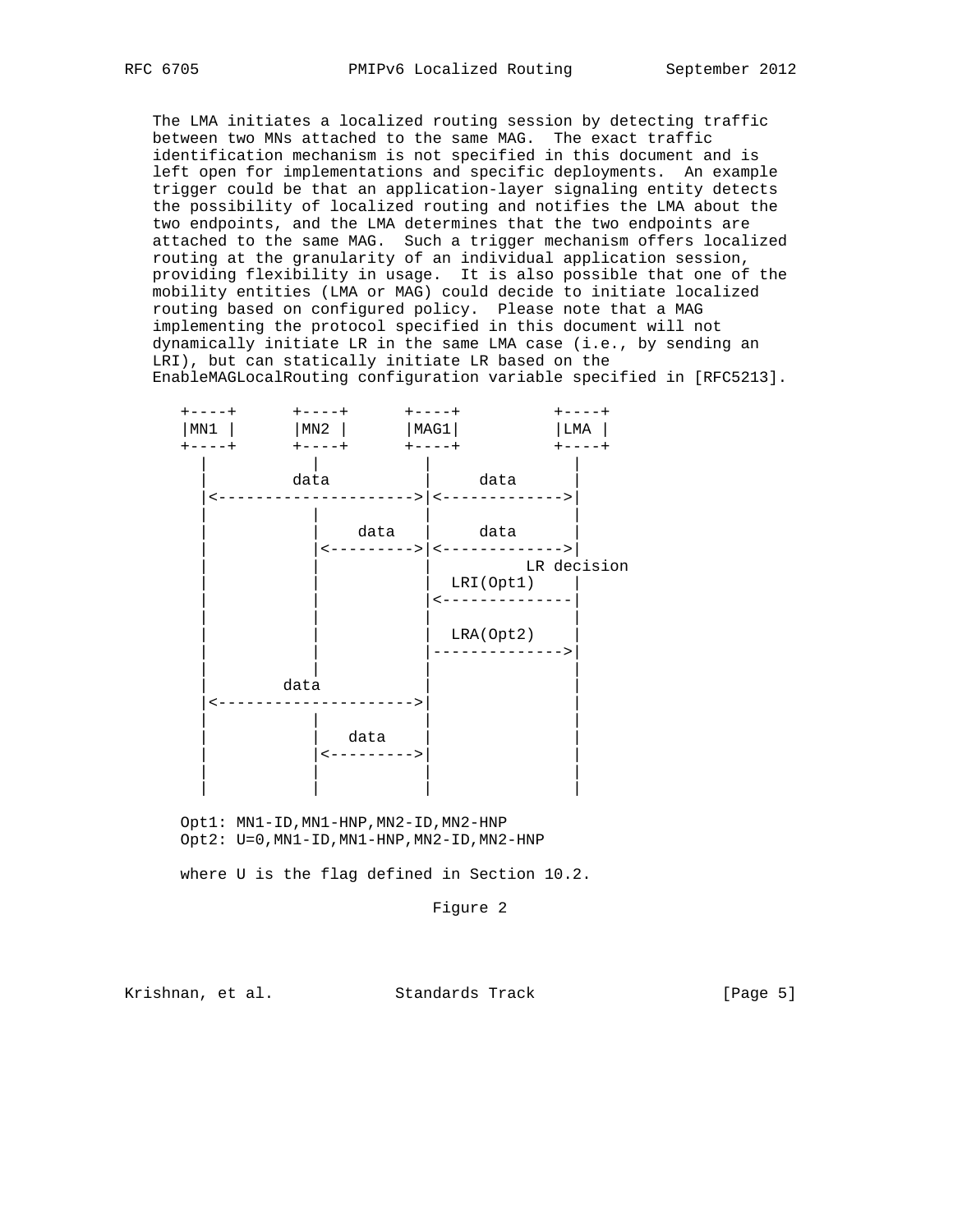After detecting a possibility for localized routing, the LMA SHOULD construct an LRI message that is used to signal the intent to initiate localized routing and to convey parameters for the same. This is a Mobility Header message and it MUST contain the MN- Identifier (MN-ID) and the Home Network Prefix (HNP) (as Mobility Header options) for each of the MNs involved. The LMA MUST then send the LRI message to the MAG (MAG1) where the two MNs are attached. The initiation of the LR procedure is shown in Figure 2.

 The MAG (MAG1) MUST verify the attachment status of the two MNs locally by checking the binding cache. The MAG MUST then verify if the EnableMAGLocalRouting flag is set to 1. If it is not, the MAG has not been configured to allow localized routing, and it MUST reject the LRI and MUST send an LRA with Status code "Localized Routing Not Allowed". Please note that this does not update behavior specified in [RFC5213] but merely implements the LMA enforcement specified in Section 6.10.3 of [RFC5213]. If the MAG is configured to allow localized routing, it MUST then create LREs for each direction of the communication between the two MNs. The exact form of the forwarding entries is left for the implementations to decide; however, they SHOULD contain the HNP corresponding to the destination IP address and a next-hop identifier (e.g., the layer-2 address of the next hop). These LREs MUST override the Binding Update List (BUL) entries for the specific HNPs identified in the LRI message. Hence, all traffic matching the HNPs is forwarded locally.

 If the MAG is unable to deliver packets using the LREs, it is possible that one of the MNs is no longer attached to the MAG. Hence, the MAG MUST fall back to using the BUL entry, and the LMA MUST forward the received packets using its Binding Cache Entry (BCE).

 After processing the LRI message, the MAG MUST respond with a Local Routing Acknowledgment (LRA) message. This Mobility Header message MUST also include the MN-ID and the HNP for each of the communicating MNs, as well as an appropriate Status code indicating the outcome of LRI processing. Status code 0 indicates localized routing was successfully offered by the MAG. Any other value for Status code indicates the reason for the failure to offer localized routing service. When Status code is 0, the LMA sets a flag in the BCE corresponding to the HNPs to record that localized routing is in progress for that HNP.

#### 5.1. Handover Considerations

 If one of the MNs, say MN1, detaches from the MAG and attaches to another MAG (say nMAG), the localized routing state needs to be re-established. When the LMA receives the PBU from nMAG for MN1, it

Krishnan, et al. Standards Track [Page 6]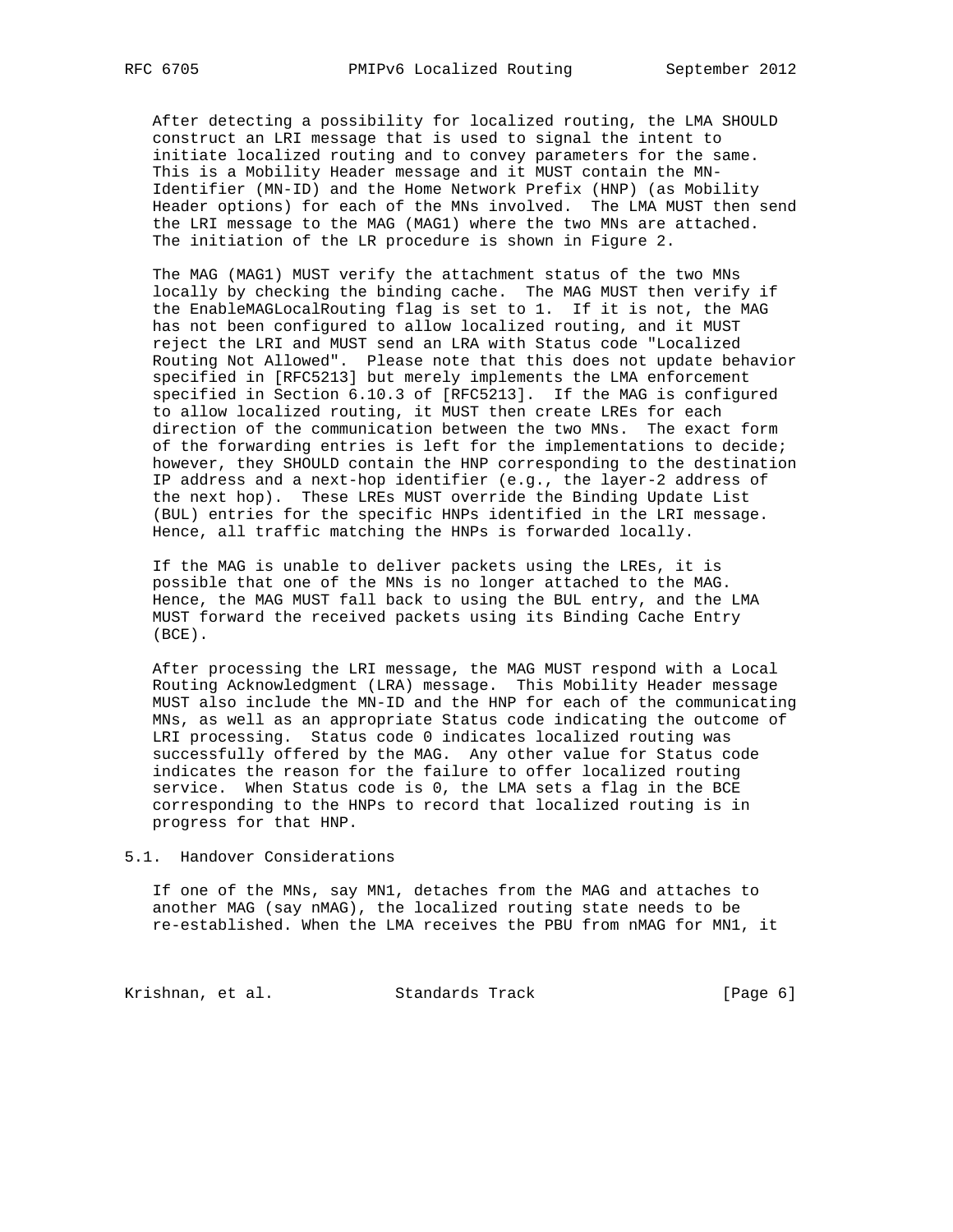will see that localized routing is active for MN1. The LMA MUST hence initiate LR at nMAG and update the LR state of pMAG. After the handover completes, LR will resemble Scenario A21. The pMAG MUST follow the forwarding rules described in Section 6.10.5 of [RFC5213] and decide that it will no longer perform LR for MN1.

6. Scenario A21: Two MNs Attached to Different MAGs but the Same LMA

 The LMA may choose to support local forwarding to Mobile Nodes attached to two different MAGs within a single PMIPv6 domain.



#### Figure 3

 As earlier, the LMA initiates LR as a response to some trigger mechanism. In this case, however, it MUST send two separate LRI messages to the two MAGs. In addition to the MN-ID and the HNP options, each LRI message MUST contain the IP address of the counterpart MAG. When the MAG IP address option is present, each MAG MUST create a local forwarding entry such that the packets for the MN attached to the remote MAG are sent over a tunnel associated with that remote MAG. The tunnel between the MAGs is assumed to be established following the considerations mentioned in Section 6.2.

Krishnan, et al. Standards Track [Page 7]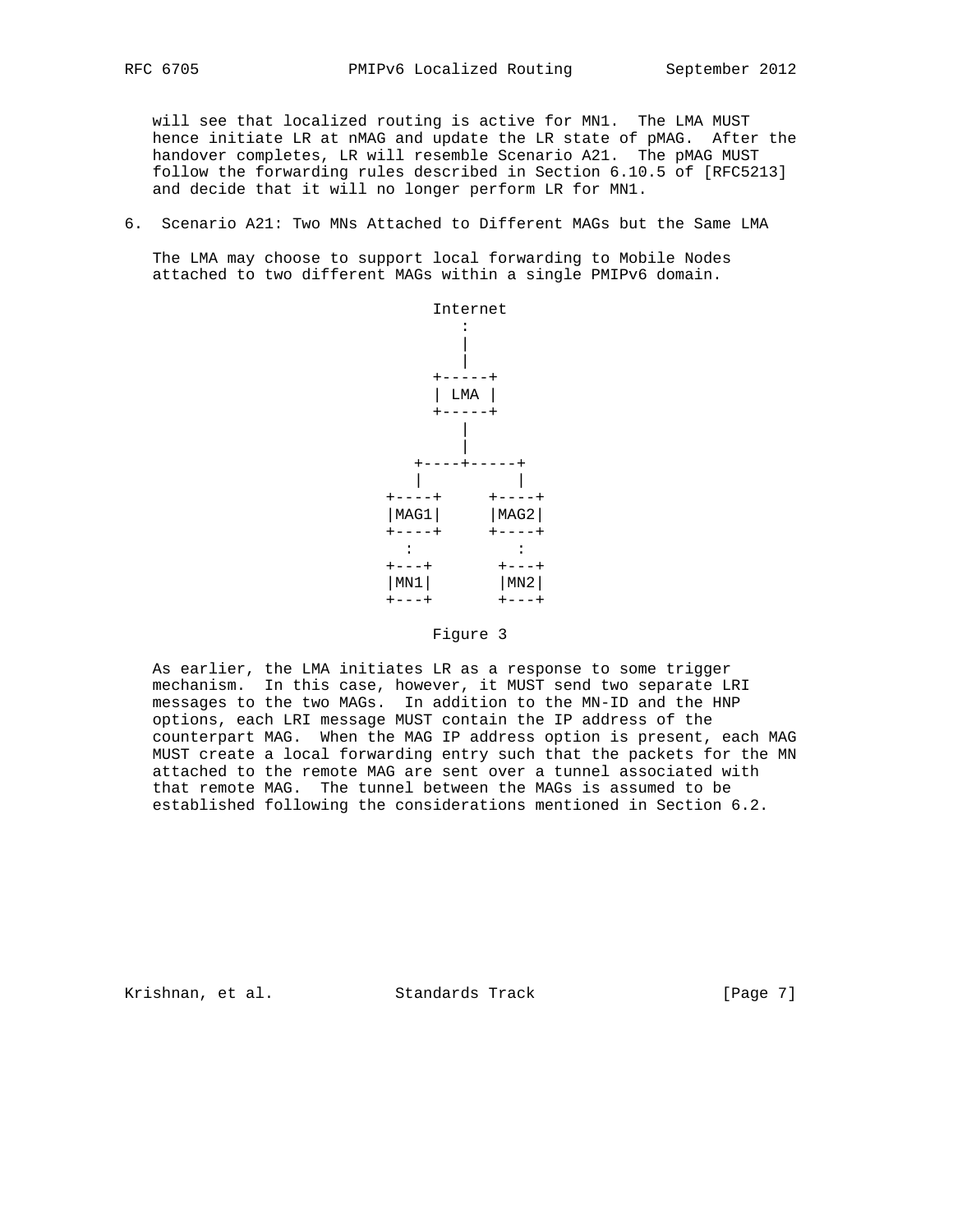

 Opt1: MN1-ID,MN1-HNP,MAG2-IPv6-Address Opt2: MN2-ID,MN2-HNP,MAG1-IPv6-Address Opt3: U=0,MN1-ID,MN1-HNP,MAG2-IPv6-Address Opt4: U=0,MN2-ID,MN2-HNP,MAG1-IPv6-Address

where U is the flag defined in Section 10.2.

Figure 4

 In this case, each MAG responds to the LRI with an LRA message. All subsequent packets are routed between the MAGs locally, without traversing the LMA. If one of the MAGs (say MAG1) responds with a successful LRA (Status value is zero) and the other (say MAG2)

Krishnan, et al. Standards Track [Page 8]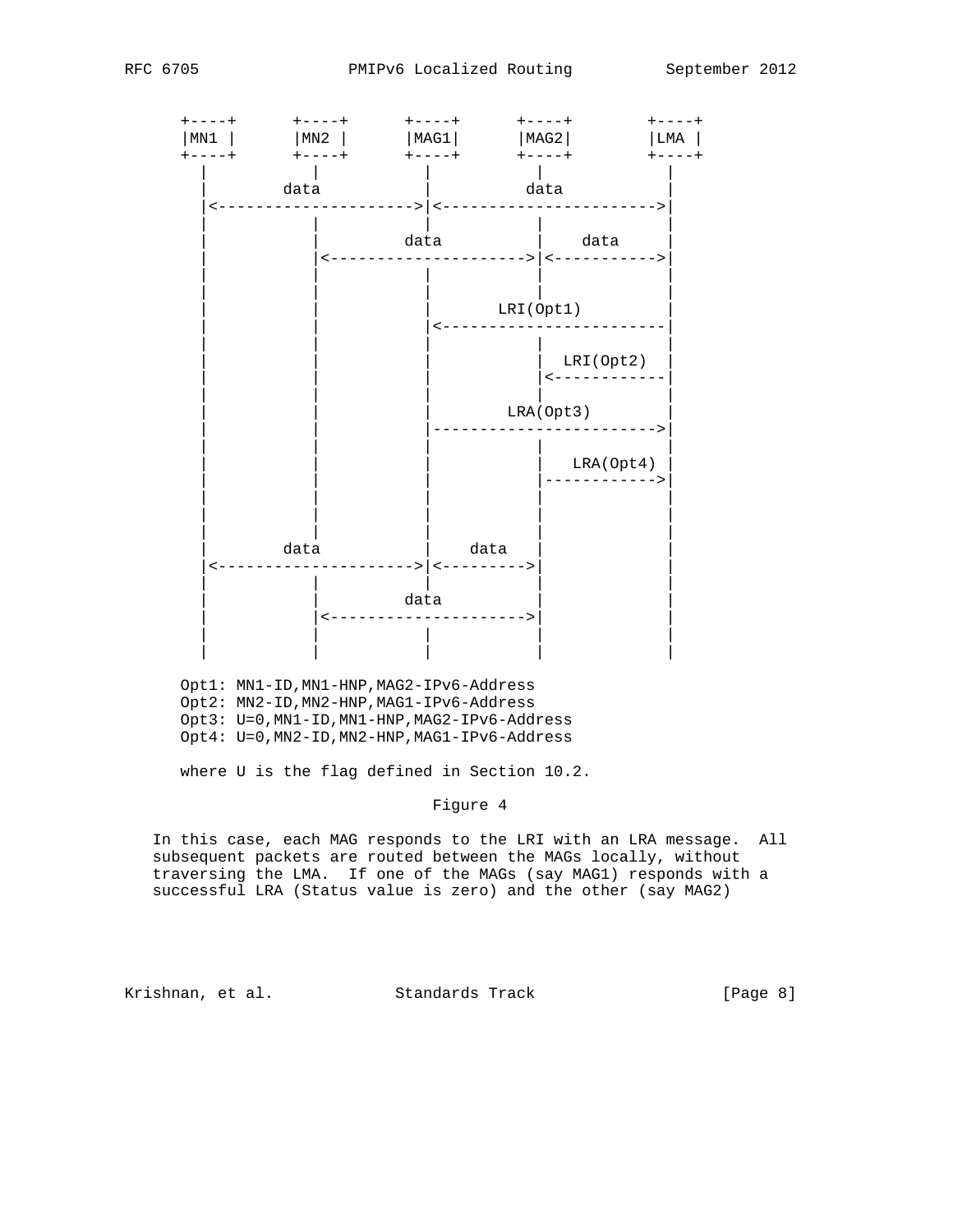responds with an error (Status value is non-zero), LR will still be performed in one direction (MN1->MAG1->MAG2->MN2), but the packets flowing the other way will take the LMA path (MN2->MAG2->LMA->MAG1->MN1).

 The protocol does not require any synchronization between the MAGs before local forwarding begins. Each MAG begins its local forwarding independent of the other.

 No synchronization between the MAGs is required because each MAG initiates LR in one direction. After the LMA instructs MAG1 to initiate LR, packets from MN1 to MN2 will take the path MN1->MAG1->MAG2->MN2 while those from MN2 to MN1 will take the path MN2->MAG2->LMA->MAG1->MN1 until the LMA instructs MAG2 to initiate LR as well. A MAG will forward a packet towards either another MAG or its own LMA; therefore, there would be no duplication of packets.

6.1. Handover Considerations

 If one of the MNs, say MN1, detaches from its current MAG (in this case MAG1) and attaches to another MAG (say nMAG1), the localized routing state needs to be re-established. When the LMA receives the PBU from nMAG1 for MN1, it will see that localized routing is active for MN1. The LMA MUST then initiate LR at nMAG1 and update the LR state of MAG2 to use nMAG1 instead of MAG1.

6.2. Tunneling between the MAGs

 In order to support localized routing, both MAGs SHOULD support the following encapsulation modes for the user packets, which are also defined for the tunnel between the LMA and MAG:

- o IPv4-or-IPv6-over-IPv6 [RFC5844]
- o IPv4-or-IPv6-over-IPv4 [RFC5844]
- o IPv4-or-IPv6-over-IPv4-UDP [RFC5844]
- o TLV-header UDP tunneling [RFC5845]
- o Generic Routing Encapsulation (GRE) tunneling with or without GRE key(s) [RFC5845]

 MAG1 and MAG2 MUST use the same tunneling mechanism for the data traffic tunneled between them. The encapsulation mode to be employed SHOULD be configurable. It is RECOMMENDED that:

Krishnan, et al. Standards Track [Page 9]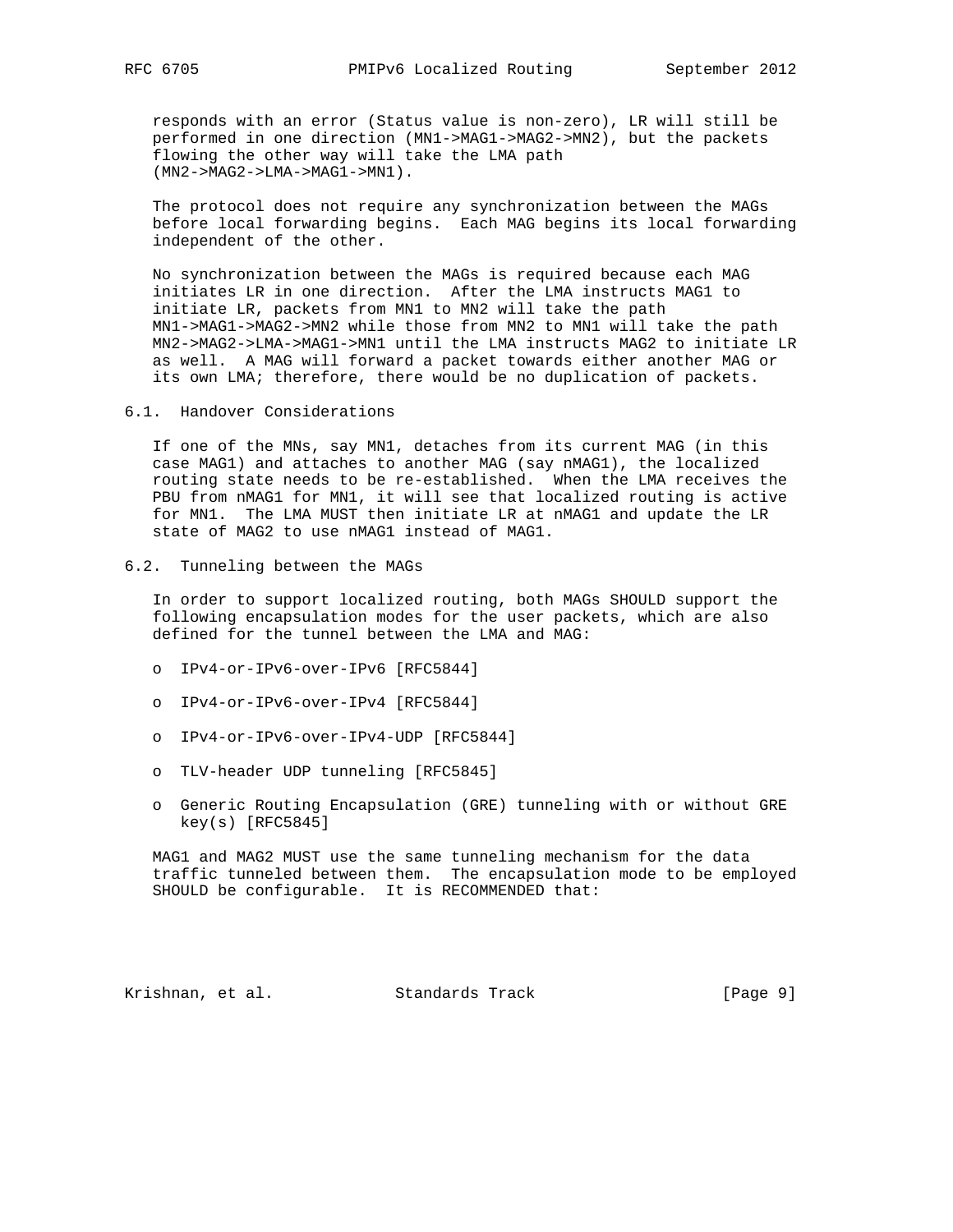- 1. As the default behavior, the inter-MAG tunnel uses the same encapsulation mechanism as that being used for the PMIPv6 tunnel between the LMA and the MAGs. MAG1 and MAG2 automatically start using the same encapsulation mechanism without a need for a special configuration on the MAGs or a dynamic tunneling mechanism negotiation between them.
- 2. Configuration on the MAGs can override the default mechanism specified in Option 1 above. MAG1 and MAG2 MUST be configured with the same mechanism, and this configuration is most likely to be uniform throughout the PMIPv6 domain. If the packets on the PMIPv6 tunnel cannot be uniquely mapped onto the configured inter-MAG tunnel, this scenario is not applicable, and Option 3 below SHOULD directly be applied.
- 3. An implicit or explicit tunnel negotiation mechanism between the MAGs can override the default mechanism specified in Option 1 above. The employed tunnel negotiation mechanism is outside the scope of this document.
- 7. Scenario A12: Two MNs Attached to the Same MAG with Different LMAs

 In this scenario, both the MNs are attached to the same MAG, but are anchored at two different LMAs. MN1 is anchored at LMA1, and MN2 is anchored at LMA2. Note that the two LMAs are part of the same Provider Domain.



Krishnan, et al. Standards Track [Page 10]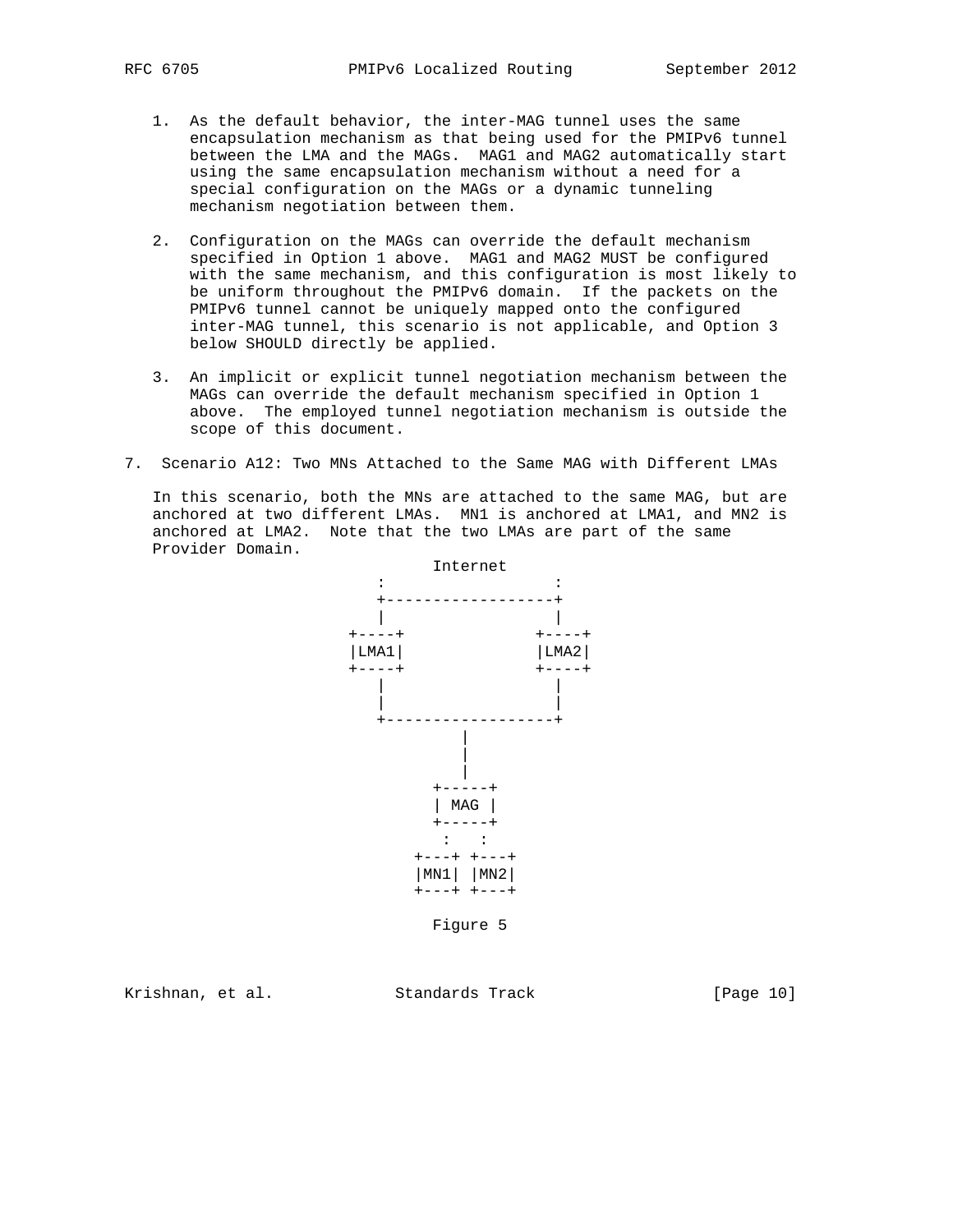Hence, neither LMA has a means to determine that the two Mobile Nodes are attached to the same MAG. Only the MAG can possibly determine that the two Mobile Nodes involved in communication are attached to it. Therefore, localized routing MUST be initiated by the MAG.

 The MAG sends an LRI message containing the MN-ID, HNP, and the counterpart LMA address to each LMA. Each LMA makes a decision to support local forwarding independently based on configured policy for the corresponding LMA. Each LMA MUST respond to the LRI message with an LRA message. If the initiation of LR on the LMA was successful, the Status value in the received LRA would be set to zero. After the MAG receives both the LRA messages, each with the Status value set to zero (success) from the two different LMAs, the MAG will conclude that it can provide local forwarding support for the two Mobile Nodes.

Krishnan, et al. Standards Track [Page 11]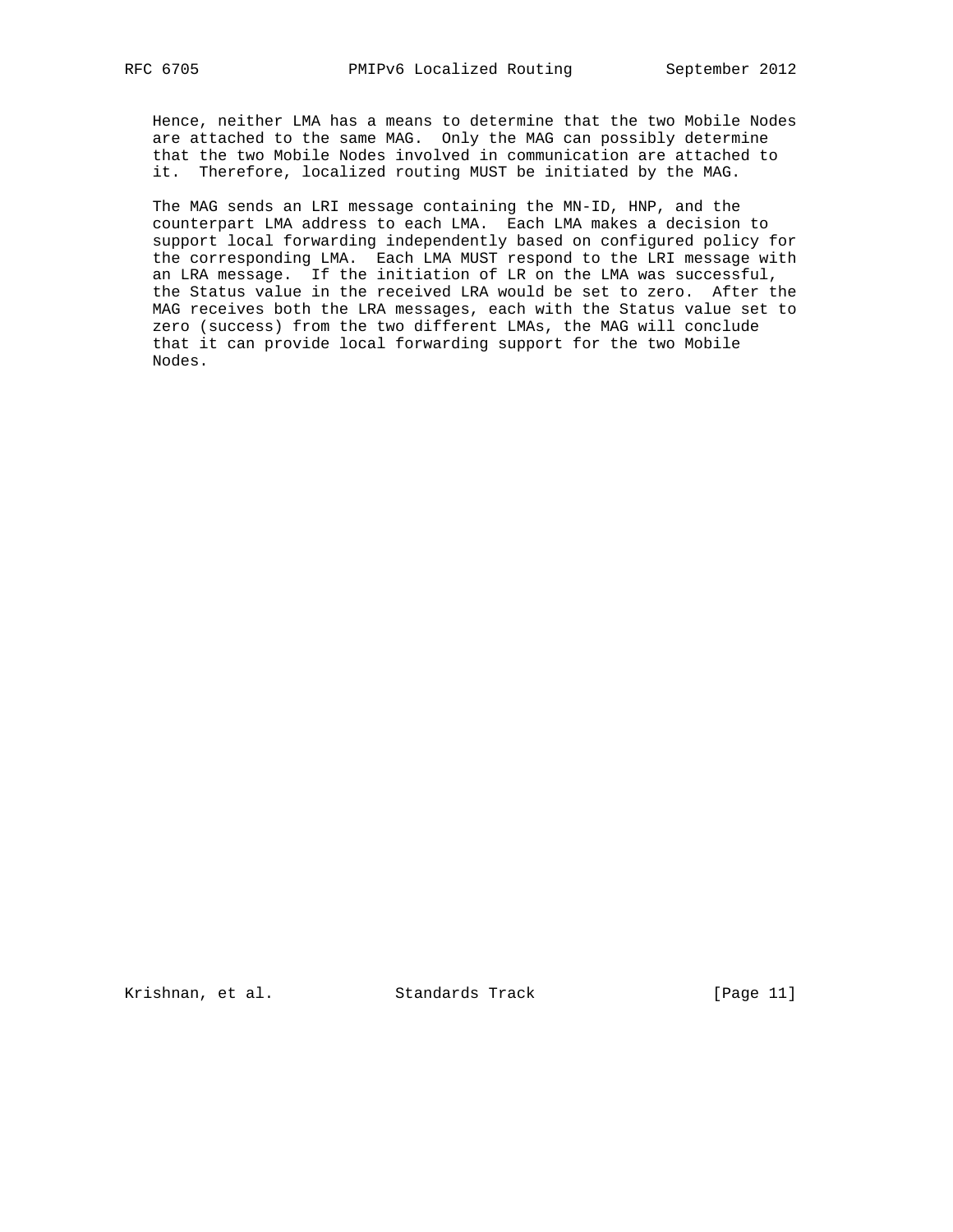

where U is the flag defined in Section 10.2.

Figure 6

7.1. Handover Considerations

 If one of the MNs, say MN1, detaches from its current MAG (in this case MAG1) and attaches to another MAG (say nMAG1), the current MAG MUST immediately stop using the LRE and MUST send all packets originated by the other MN (MN2) towards its LMA (in this case LMA2).

Krishnan, et al. Standards Track [Page 12]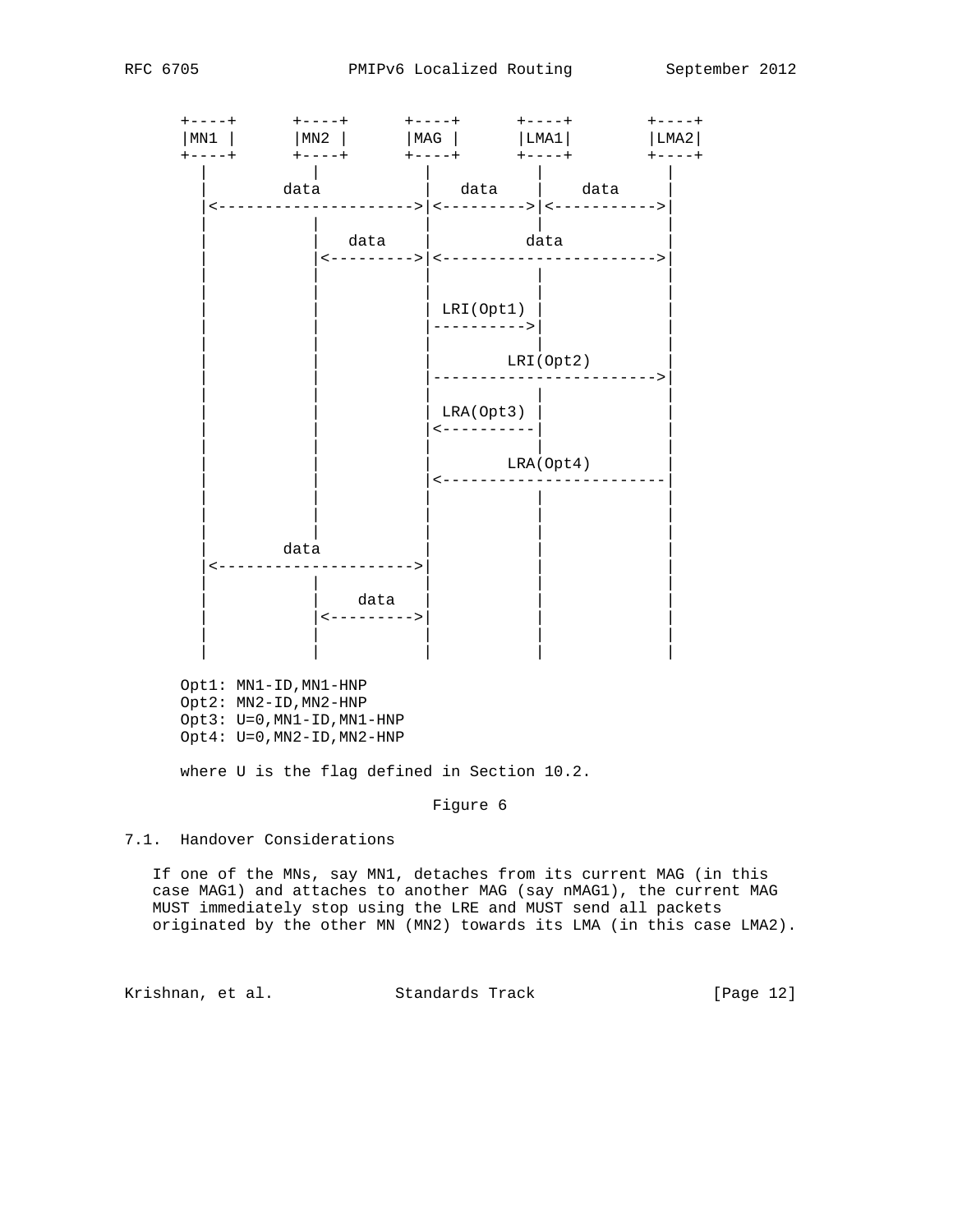8. Scenario A22: Two MNs Attached to Different MAGs with Different LMAs

 This scenario will not be covered in this document since PMIPv6 does not define any form of inter-LMA communication. When a supported scenario, such as Scenario A12, morphs into Scenario A22, the node that initiated the localized routing session MUST tear it down in order to prevent lasting packet loss. This can result in transient packet loss when routing switches between the localized path into the normal path through the LMAs. In applications that are loss sensitive, this can lead to observable service disruptions. In deployments where Scenario A22 is possible, the use of localized routing is NOT RECOMMENDED when packet-loss-sensitive applications are in use.

9. IPv4 Support in Localized Routing

 PMIPv6 MNs can use an IPv4 Home Address (HoA) as described in [RFC5844]. In order to support the setup and maintenance of localized routes for these IPv4 HoAs in PMIPv6, the MAGs MUST add the IPv4 HoAs into their LREs. The MAGs MUST also support encapsulation of IPv4 packets as described in [RFC5844]. The localized routing protocol messages MUST include an IPv4 HoA option in their signaling messages in order to support IPv4 addresses for localized routing.

 If the transport network between the PMIPv6 entities involved in localized routing is IPv4-only, the LRI and LRA messages MUST be encapsulated similar to the PBU/PBA messages as specified in [RFC5844]. The encapsulation mode used SHOULD be identical to the one used to transport PBU and PBA messages.

10. Message Formats

 The localized routing messages use two new Mobility Header types (17 and 18). The LRI message requests creation or deletion of the localized routing state, and the LRA message acknowledges the creation or deletion of such localized routing state.

Krishnan, et al. Standards Track [Page 13]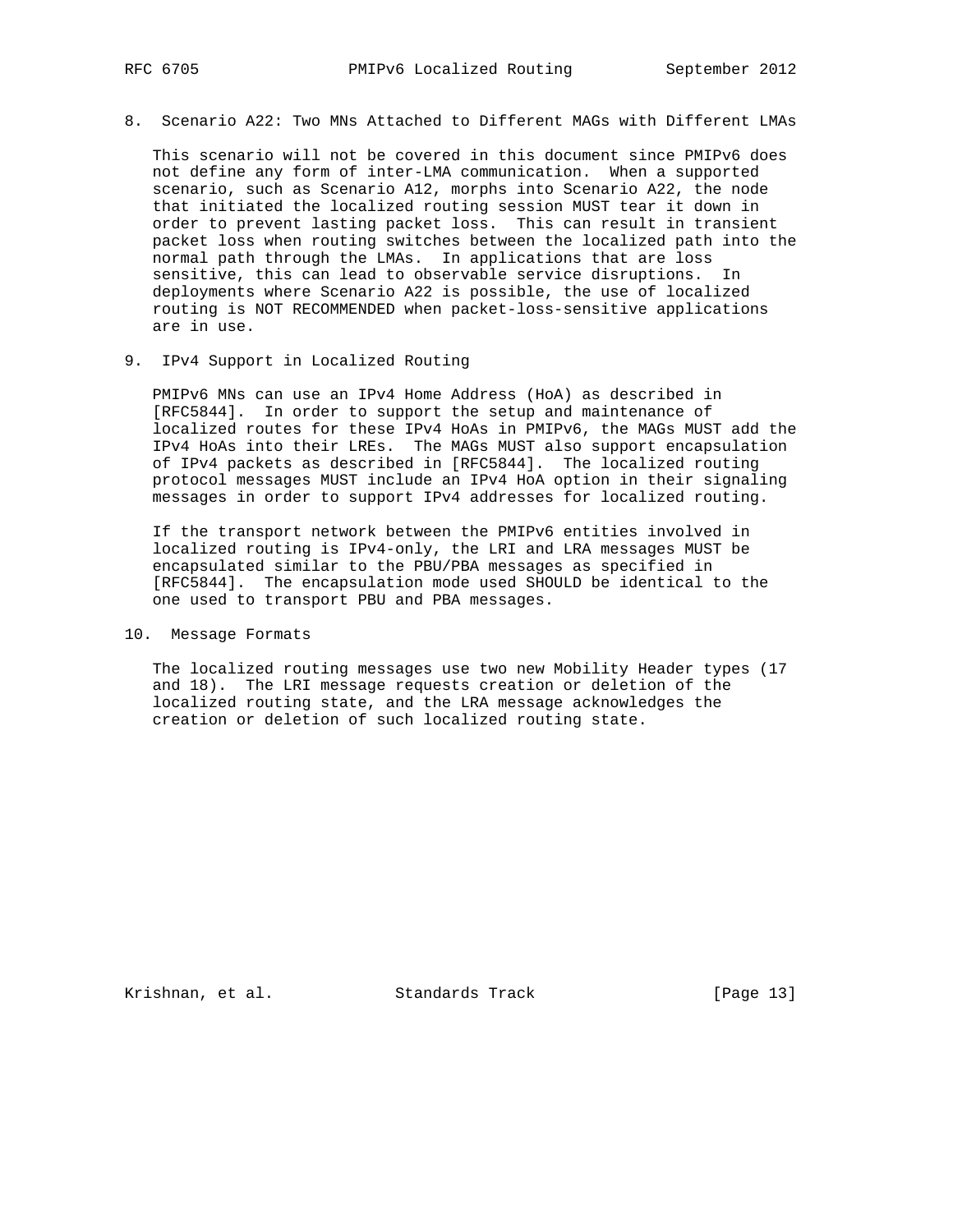## 10.1. Localized Routing Initiation (LRI)

 The LRI messages use a new Mobility Header type (17). The LMA sends an LRI message to a MAG to request local forwarding for a pair of MNs. The MAG may also send this message to request the two LMAs for offering local forwarding as described in Section 7.

|             |  |  |          |  |  |  |  |  |                  |  | 0 1 2 3 4 5 6 7 8 9 0 1 2 3 4 5 6 7 8 9 0 1 2 3 4 5 6 7 8 9 0 1 |          |            |  |  |  |
|-------------|--|--|----------|--|--|--|--|--|------------------|--|-----------------------------------------------------------------|----------|------------|--|--|--|
|             |  |  |          |  |  |  |  |  |                  |  |                                                                 | -+-+-+-+ |            |  |  |  |
|             |  |  |          |  |  |  |  |  |                  |  |                                                                 |          | Sequence # |  |  |  |
| キーキーキーキーキーキ |  |  |          |  |  |  |  |  |                  |  | +-+-+-+-+-+-+-+-+-+-+                                           |          |            |  |  |  |
|             |  |  | Reserved |  |  |  |  |  |                  |  |                                                                 |          | Lifetime   |  |  |  |
|             |  |  |          |  |  |  |  |  |                  |  |                                                                 |          |            |  |  |  |
|             |  |  |          |  |  |  |  |  | Mobility options |  |                                                                 |          |            |  |  |  |
|             |  |  |          |  |  |  |  |  |                  |  |                                                                 |          |            |  |  |  |
| ナーナーナーナー    |  |  |          |  |  |  |  |  |                  |  |                                                                 |          |            |  |  |  |

 Sequence Number: A monotonically increasing integer. Set by a sending node in a request message and used to match a reply to the request.

Reserved: This field is unused and MUST be set to zero.

 Lifetime: The requested time, in seconds, for which the sender wishes to have local forwarding. A value of 0xffff (all ones) indicates an infinite lifetime. When set to 0, indicates a request to stop localized routing.

 Mobility Options: MUST contain two separate MN-ID options, followed by one or more HNPs for each of the MNs. For instance, for Mobile Nodes MN1 and MN2 with identifiers MN1-ID and MN2-ID, and Home Network Prefixes MN1-HNP and MN2-HNP, the following tuple MUST be present in the following order: [MN1-ID, MN1-HNP], [MN2-ID, MN2-HNP]. The MN-ID and HNP options are the same as in [RFC5213]. The LRI MAY contain the remote MAG IPv6 address option, which is formatted identically to the HNP option, except that it uses a different Type code and the Prefix Length is always equal to 128 bits (see Section 10.1).

 The LRI message SHOULD be re-transmitted if a corresponding LRA message is not received within LRA\_WAIT\_TIME time units, up to a maximum of LRI\_RETRIES, each separated by LRA\_WAIT\_TIME time units.

Krishnan, et al. Standards Track [Page 14]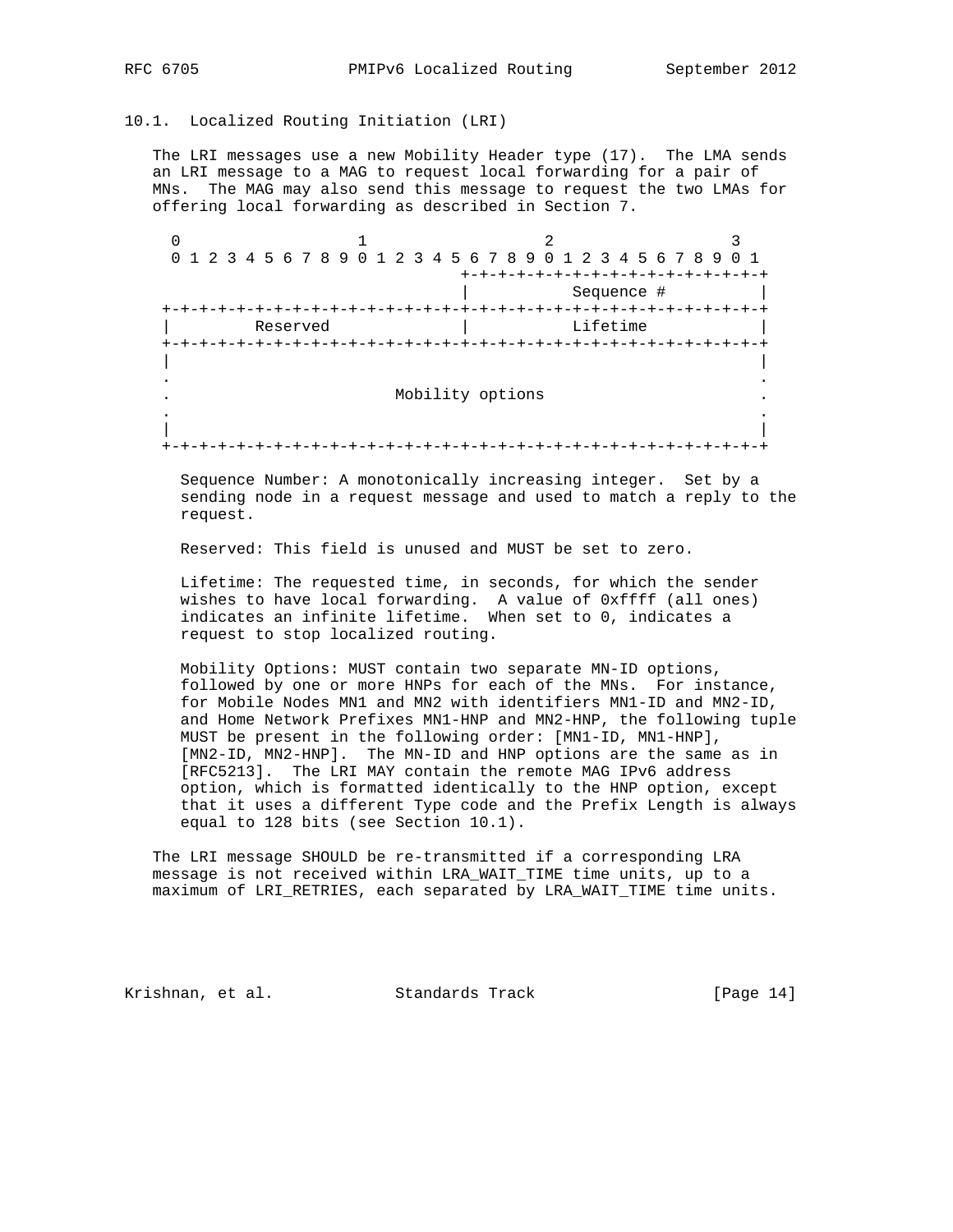## 10.2. Localized Routing Acknowledgment (LRA)

 The LRA messages use a new Mobility Header type (18). A MAG sends an LRA message to the LMA as a response to the LRI message. An LMA may also send this message to a MAG as a response to the LRI message as described in Section 7.

 $0$  1 2 3 0 1 2 3 4 5 6 7 8 9 0 1 2 3 4 5 6 7 8 9 0 1 2 3 4 5 6 7 8 9 0 1 +-+-+-+-+-+-+-+-+-+-+-+-+-+-+-+-+ | Sequence # | +-+-+-+-+-+-+-+-+-+-+-+-+-+-+-+-+-+-+-+-+-+-+-+-+-+-+-+-+-+-+-+-+ |U| Reserved | Status | +-+-+-+-+-+-+-+-+-+-+-+-+-+-+-+-+-+-+-+-+-+-+-+-+-+-+-+-+-+-+-+-+ | | . . . Mobility options . . . | | +-+-+-+-+-+-+-+-+-+-+-+-+-+-+-+-+-+-+-+-+-+-+-+-+-+-+-+-+-+-+-+-+

 Sequence Number: Copied from the sequence number field of the LRI message being responded to.

'U' flag: When set to 1, the LRA message is sent unsolicited.

 The Lifetime field indicates a new requested value. The MAG MUST wait for the regular LRI message to confirm that the request is acceptable to the LMA.

Reserved: This field is unused and MUST be set zero.

 Status: 8-bit unsigned integer indicating the result of processing the Localized Routing Acknowledgment message. Values of the Status field less than 128 indicate that the Localized Routing Acknowledgment was processed successfully by the mobility entities(LMA or MAG). Values greater than or equal to 128 indicate that the Localized Routing Acknowledgment was rejected by the mobility entities. The following Status values are currently defined:

 0: Success 128: Localized Routing Not Allowed 129: MN Not Attached

 Lifetime: The time, in seconds, for which local forwarding is supported. It is typically copied from the corresponding field in the LRI message.

Krishnan, et al. Standards Track [Page 15]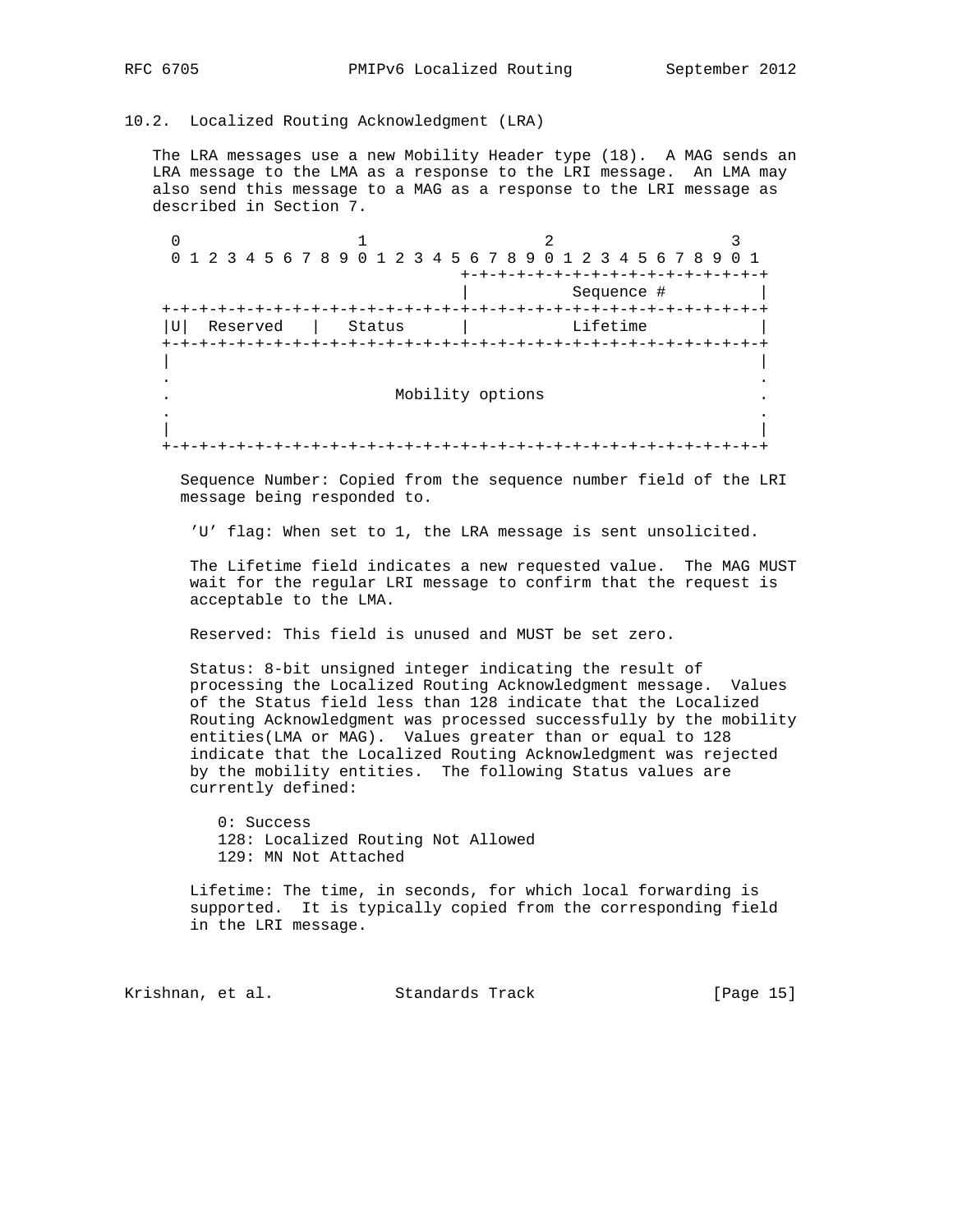Mobility Options: When Status code is 0, MUST contain the [MN-ID, HNP] tuples in the same order as in the LRI message. When Status code is not 0, MUST contain only those [MN-ID, HNP] tuples for which local forwarding is supported. The MN-ID and HNP options are the same as those described in [RFC5213].

#### 11. New Mobility Option

#### 11.1. MAG IPv6 Address

 The MAG IPv6 address mobility option contains the IPv6 address of a MAG involved in localized routing. The MAG IPv6 address option has an alignment requirement of 8n+4.

0  $1$  2 3 0 1 2 3 4 5 6 7 8 9 0 1 2 3 4 5 6 7 8 9 0 1 2 3 4 5 6 7 8 9 0 1 +-+-+-+-+-+-+-+-+-+-+-+-+-+-+-+-+-+-+-+-+-+-+-+-+-+-+-+-+-+-+-+-+ | Type | Length | Reserved | Address Length| +-+-+-+-+-+-+-+-+-+-+-+-+-+-+-+-+-+-+-+-+-+-+-+-+-+-+-+-+-+-+-+-+ | | + + | | + MAG IPv6 Address + | | + + | | +-+-+-+-+-+-+-+-+-+-+-+-+-+-+-+-+-+-+-+-+-+-+-+-+-+-+-+-+-+-+-+-+

Type

51

Length

 8-bit unsigned integer indicating the length of the option in octets, excluding the type and length fields. This field MUST be set to 18.

Reserved (R)

 This 8-bit field is unused. The value MUST be initialized to 0 by the sender and MUST be ignored by the receiver.

Address Length

This field MUST be set to 128.

Krishnan, et al. Standards Track [Page 16]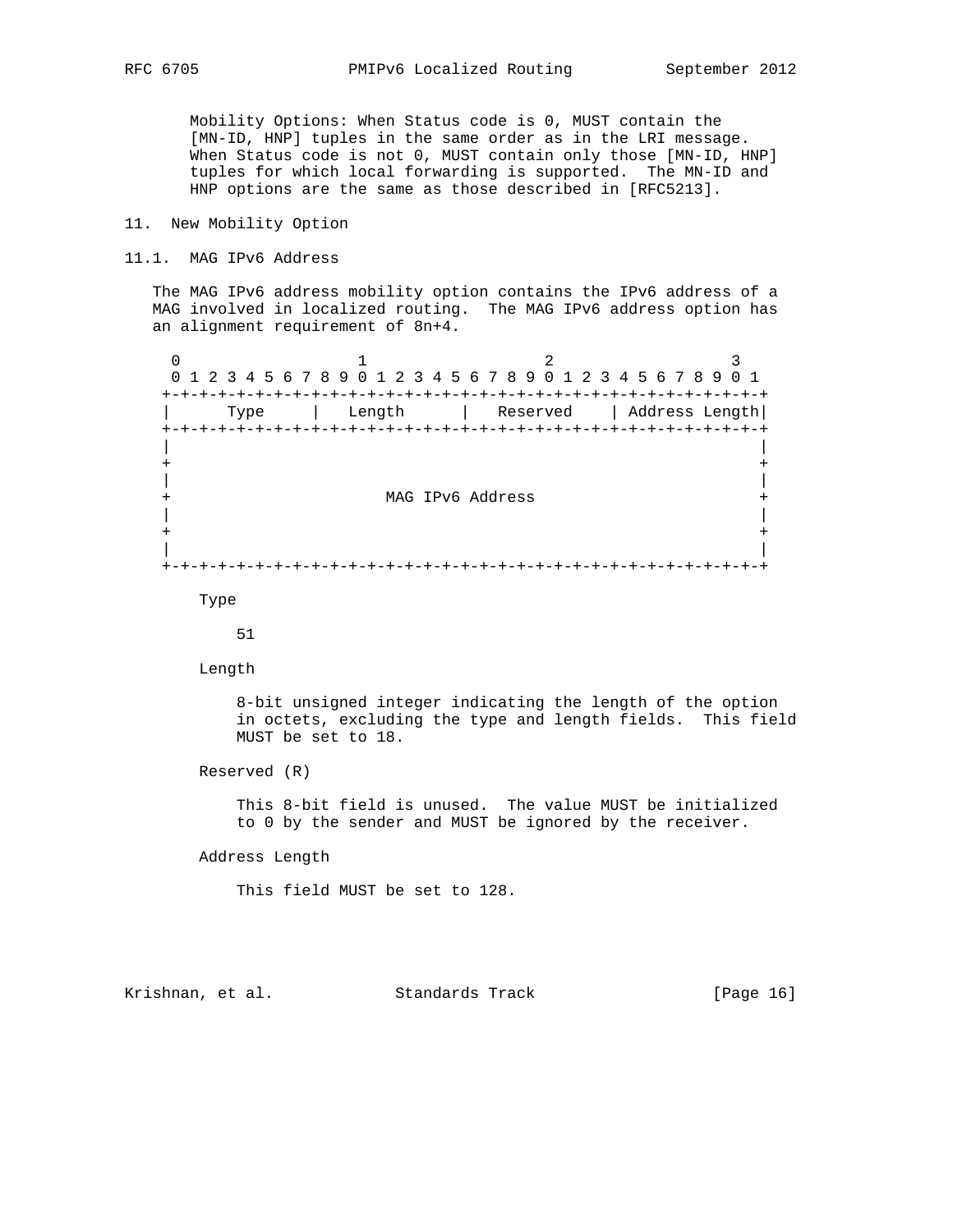MAG IPv6 Address

A 16-byte field containing the MAG's IPv6 address.

12. Configuration Variables

 The LMA and the MAG must allow the following variables to be configurable:

- LRA\_WAIT\_TIME: This variable is used to set the time interval, in seconds, between successive retransmissions of an LRI message. The default value is 3 seconds.
- LRI\_RETRIES: This variable indicates the maximum number of times the initiator retransmits an LRI message before stopping. The default value for this variable is 3.

13. Security Considerations

 The protocol inherits the threats to [RFC5213] that are identified in [RFC4832]. The protocol specified in this document uses the same security association as defined in [RFC5213] for use between the LMA and the MAG to protect the LRI and LRA messages. This document also assumes the preexistence of a MAG-MAG security association if LR needs to be supported between them. Support for integrity protection using IPsec is REQUIRED, but support for confidentiality is OPTIONAL. The MAGs MUST perform ingress filtering on the MN-sourced packets before encapsulating them into MAG-MAG tunnels in order to prevent address spoofing.

14. IANA Considerations

 The Localized Routing Initiation (described in Section 10.1) and the Localized Routing Acknowledgment (described in Section 10.2) have each been assigned a Mobility Header type (17 and 18, respectively) from the "Mobility Header Types - for the MH Type field in the Mobility Header" registry at http://www.iana.org/assignments/mobility-parameters.

 The MAG IPv6 Address has been assigned a Mobility Option type (51) from the "Mobility Options" registry at http://www.iana.org/assignments/mobility-parameters.

Krishnan, et al. Standards Track [Page 17]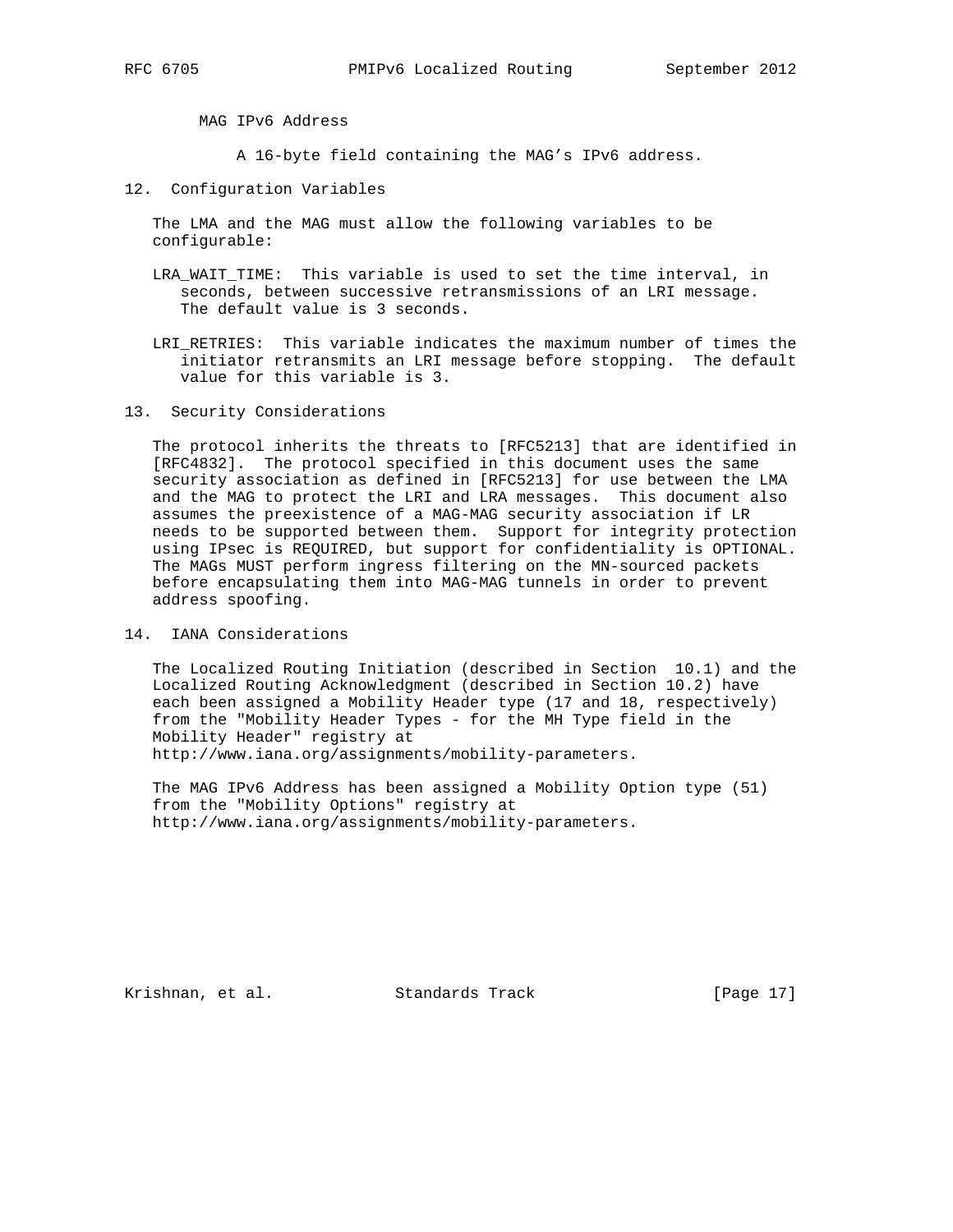# 15. Contributors

 This document merges ideas from five different draft documents addressing the PMIP localized routing problem. The authors of these drafts are listed below (in alphabetical order).

Kuntal Chowdhury <kchowdhury@starentnetworks.com>

Ashutosh Dutta <adutta@niksun.com>

Rajeev Koodli <rkoodli@starentnetworks.com>

Suresh Krishnan <suresh.krishnan@ericsson.com>

Marco Liebsch <marco.liebsch@nw.neclab.eu>

Paulo Loureiro <loureiro@neclab.eu>

Desire Oulai <desire.oulai@videotron.com>

Behcet Sarikaya <sarikaya@ieee.org>

Qin Wu <sunseawq@huawei.com>

Hidetoshi Yokota <yokota@kddilabs.jp>

## 16. Acknowledgments

 The authors would like to thank Sri Gundavelli, Julien Abeille, Tom Taylor, Kent Leung, Mohana Jeyatharan, Jouni Korhonen, Glen Zorn, Ahmad Muhanna, Zoltan Turanyi, Dirk von Hugo, Pete McCann, Xiansong Cui, Carlos Bernardos, Basavaraj Patil, Jari Arkko, Mary Barnes, Les Ginsberg, Russ Housley, Carl Wallace, Ralph Droms, Adrian Farrel, and Stephen Farrell for their comments and suggestions.

Krishnan, et al. Standards Track [Page 18]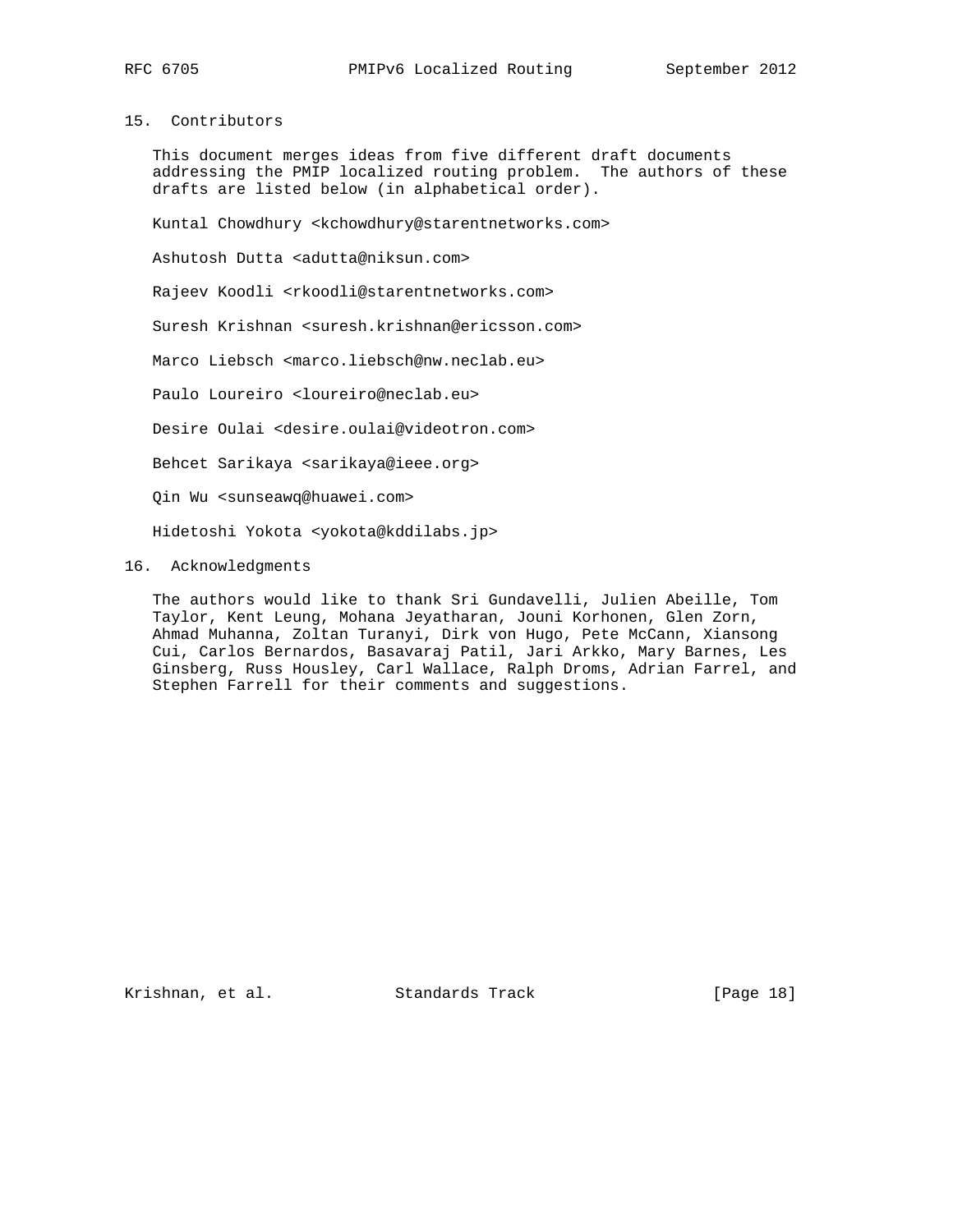# 17. References

- 17.1. Normative References
	- [RFC2119] Bradner, S., "Key words for use in RFCs to Indicate Requirement Levels", BCP 14, RFC 2119, March 1997.
	- [RFC5213] Gundavelli, S., Ed., Leung, K., Devarapalli, V., Chowdhury, K., and B. Patil, "Proxy Mobile IPv6", RFC 5213, August 2008.
	- [RFC5844] Wakikawa, R. and S. Gundavelli, "IPv4 Support for Proxy Mobile IPv6", RFC 5844, May 2010.
	- [RFC5845] Muhanna, A., Khalil, M., Gundavelli, S., and K. Leung, "Generic Routing Encapsulation (GRE) Key Option for Proxy Mobile IPv6", RFC 5845, June 2010.
	- [RFC6275] Perkins, C., Ed., Johnson, D., and J. Arkko, "Mobility Support in IPv6", RFC 6275, July 2011.
- 17.2. Informative References
	- [RFC4832] Vogt, C. and J. Kempf, "Security Threats to Network-Based Localized Mobility Management (NETLMM)", RFC 4832, April 2007.
	- [RFC6279] Liebsch, M., Ed., Jeong, S., and Q. Wu, "Proxy Mobile IPv6 (PMIPv6) Localized Routing Problem Statement", RFC 6279, June 2011.

Krishnan, et al. Standards Track [Page 19]